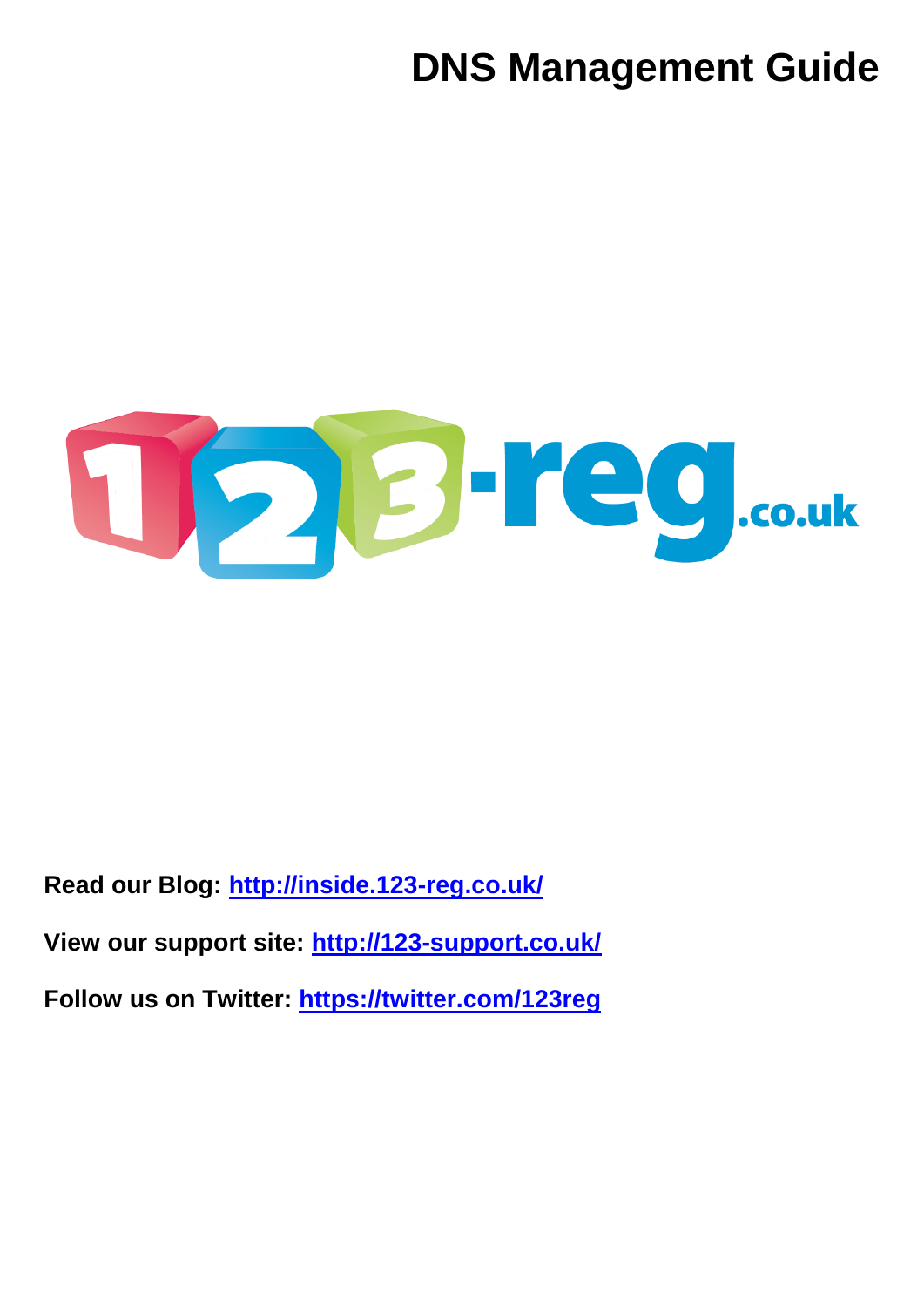## **Contents**

| What is DNS?                          | 3              |
|---------------------------------------|----------------|
| What are subdomains?                  | 3              |
| What are nameservers?                 | 3              |
| How do I check my nameservers?        | $\overline{4}$ |
| How do I change my nameservers?       | $\overline{4}$ |
| Setting up DNS records                | 5              |
| A record                              | 5              |
| <b>CNAME</b> record                   | 6              |
| <b>TXT</b> record                     | 7              |
| SPF record                            | 8              |
| MX record                             | 9              |
| How do I point to my own mail server? | $10$           |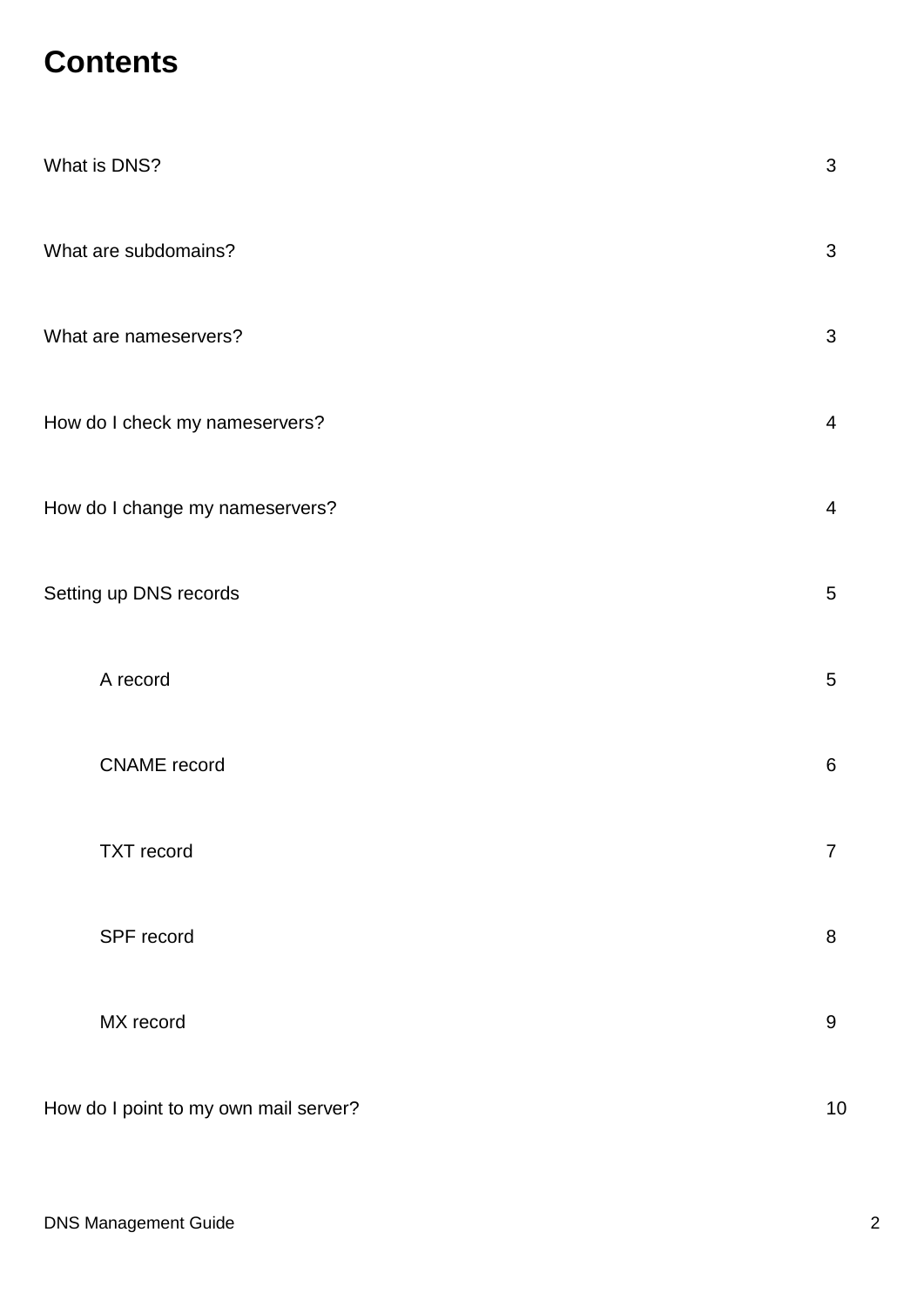## **What is DNS?**

DNS stands for **D**omain **N**ame **S**ystem. This is a service that translates domain names into IP addresses. This is due to the way that computers work. A domain name such as domain.com is easier to remember than an IP address (e.g. 194.154.164.196).

You would need to use the DNS if you have a domain name that is not currently pointing to the correct place. For example, you have a domain name with 123-Reg and you need to point it to a hosting package with another provider; you would then need to make changes in your DNS to ensure that your domain name is pointing to the correct place.

DNS records are stored in a zone file; this is where your record information is stored for your domain to point to the correct server or mail server. Some of the different types of records used are below:

- **A records** also known as **A**ddress record are used to point a domain name or subdomain name to a specific web space using an IP address.
- **CNAME records** also known as a **C**anonical name record are an alias to another name. For example, The CNAME for www.domain.com could be domainname.com. This means that when you go to www.domain.com it will check the DNS records for domainname.com and point you there.
- **TXT records** are used to add arbitrary text into a DNS record. This is usually used to add extra rules or  $\bullet$ formatting to the domain.
- **SPF records** also known as **S**ender **P**olicy **F**ramework record. This is an e-mail validation system.
- **MX records** also known as a mail exchanger record are used to direct email to the correct mail server.

**Please Note:** 123-Reg only supports the following DNS types: **A**, **CNAME**, **TXT**, **SPF** and **MX.**

### **What are subdomains?**

A subdomain is a subdivision of a domain name, for example **sub**.domain.com would be a subdomain of the domain name **domain.com**.

The most common subdomain is **www** for example **www**[.domain.com,](http://www.domain.com/) however you can use any type of subdomain you like i.e. sales.domain.com, info.domain.com. This is an excellent way of breaking up the website if you have different regions, products or even languages.

#### **What are nameservers?**

Name servers are a program or computer server that implements a name-service protocol. This is where the zone file is stored and your DNS records are stored within. You will use our nameservers when using our services.

**Please Note**: You will need to be on the 123-reg nameservers in order to use any of our services, such as: DNS management, email, hosting, web forwarding etc.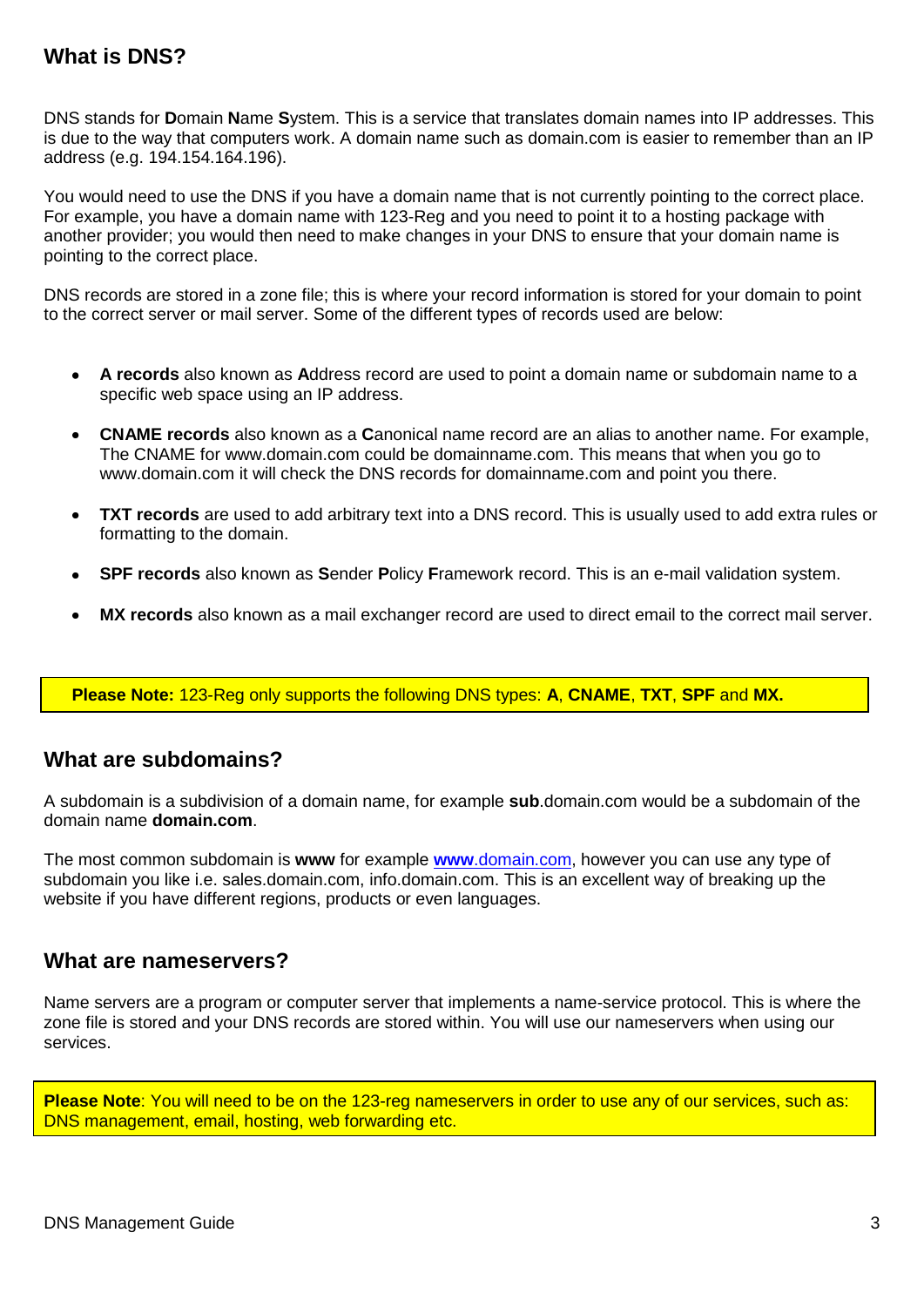## **How do I check my nameservers?**

You can check the nameservers that your domain name is currently on by performing a WHOIS lookup at a site such as [http://who.is/.](http://who.is/)

Type your domain name into the box provided and click on the **Who.is Search** button.

In the results, you should see a section that lists your nameservers.

Name servers: ns.123-reg.co.uk ns2.123-reg.co.uk

**Please Note:** You may need to scroll down the screen to view this section.

## **How do I change my nameservers?**

If you need to change the nameservers of your domain name, please follow the instructions below:

1. Log into your [123-reg control panel.](https://www.123-reg.co.uk/secure/)

2. In the **Domain names** section, select the relevant domain name in the drop-down list and click on the **Manage** button.

**Domain names** Buy a new domain C 123-reg-support.me Your domains:  $\sim$ WHOIS privacy View domains

#### 3. Click on the **Change Nameservers** option.

| 123-rea Domain Control Panel            |
|-----------------------------------------|
| Currently managing 123-reg-support.me   |
| <b>Access my InstantSite Account</b>    |
| <b>Manage DNS</b>                       |
| Web Forwarding                          |
| <b>E-mail Management</b>                |
| <b>Change Nameservers</b>               |
| <b>Modify Contact Details</b>           |
| Manage Domain Locking                   |
| Transfer Domain to another 123-reg user |

**Important:** If you see the **Manage Domain Locking** link here, you will need to unlock the domain before making changes to the nameservers.

#### Enter new nameserver information:

| Required<br>Nameserver 1: ns.123-reg.co.uk<br>Nameserver 2: ns2.123-reg.co.uk |  |
|-------------------------------------------------------------------------------|--|
| Optional:<br>Nameserver 3:<br>Nameserver 4:                                   |  |
| Change Nameservers                                                            |  |

4. Scroll down the page to the **Enter nameserver information** section. Enter your nameserver records, for example the 123-Reg nameservers are: **ns.123 reg.co.uk** and **ns2.123-reg.co.uk**.

5. Click on the **Change Nameservers** button.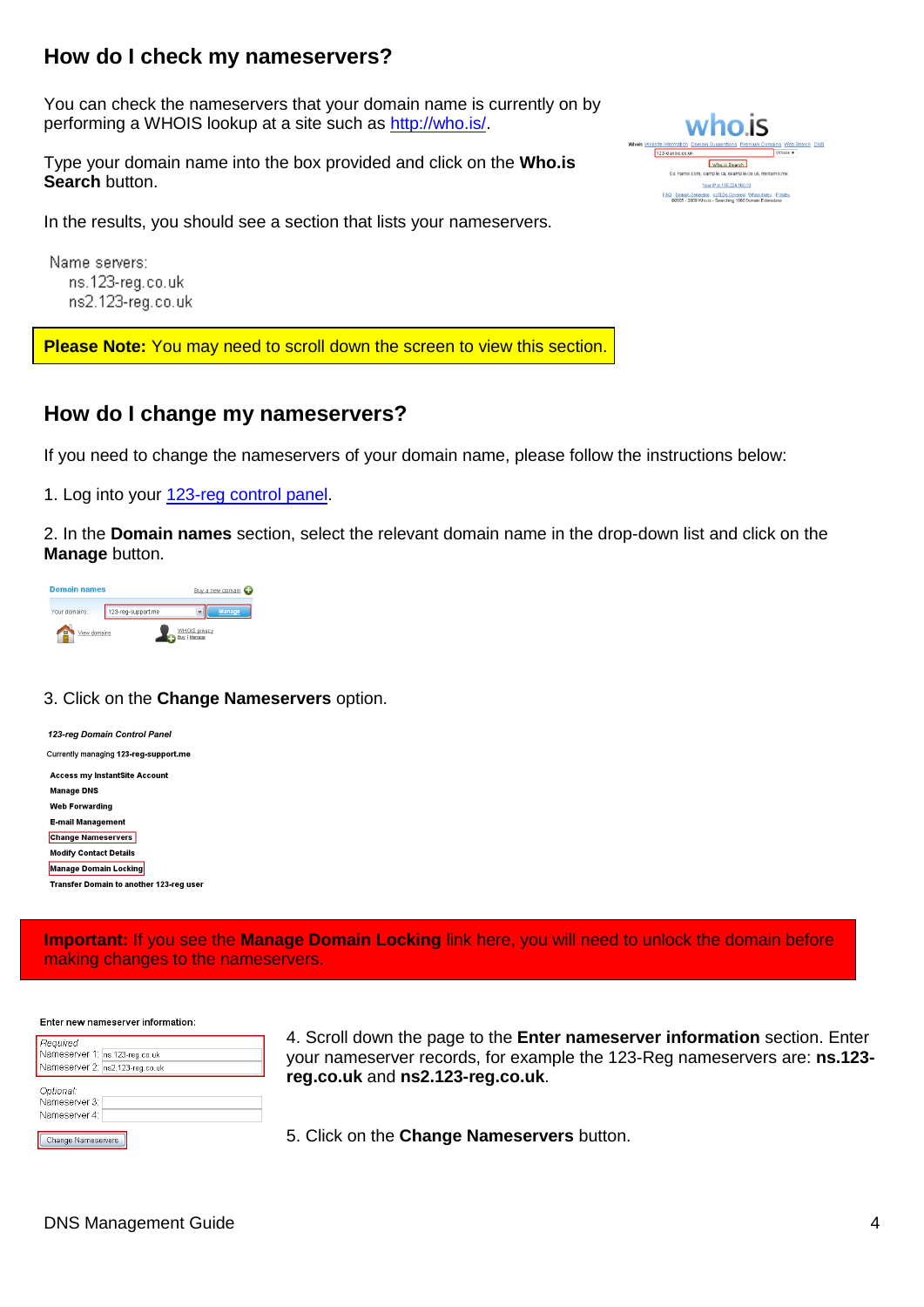## **Setting up DNS records**

As explained in the **What is DNS?** section of this guide, there are a number of different DNS records that can be configured for your domain name. Step by step instructions for setting up each type of DNS record are provided in this section.

#### *What does the record with the name @ mean?*

The record named **@** refers to your domain name in its purest form with no subdomain like www i.e. **domain.com**. This record deceivingly has no relation to your email.

It is common practice to have an **@** record and a **www** record both set up for your domain name. This is extremely useful to have set up, as if a customer or potential visitor to your website omits the www prefix when typing your domain name into a web browser, it means that they will still get taken to your website instead of an error page.

**Please Note**: You should not set an @ record to use a CNAME.

#### *A record*

This record is used to point your domain name at an IP address. If you need to set up an A record, your provider would provide you with an IP address that will look something like 194.154.164.196. To set up an A record, please follow the instructions below:

1. Log into your [123-reg control panel.](https://www.123-reg.co.uk/secure/)

2. In the **Domain names** section, select the relevant domain name in the drop-down list and click on the **Manage** button.



3. Click on the **Manage DNS** option.

123-rea Domain Control Panel Currently managing 123-reg-support.me **Access my InstantSite Account Manage DNS Web Forwarding E-mail Management Change Nameservers** 

4. Scroll down the page until you see the **A, CNAME and TXT records** section.

5. Select the relevant tick box in the **Delete** column for the entry that you are changing.

6. In the **Add new entry** section, add the following:

- a. Enter your subdomain i.e. **www** in the **Name** box.
- b. Change the **Type** to **A** using the drop down box.
- c. Enter your IP address provided by your provider .i.e. **194.154.164.82** in the **Content** box.
- 6. Click on the **Update DNS** button.

**Please Note:** Once you make changes to the DNS you will need to allow 24 – 48 hours propagation. Any further DNS changes in this time will result in further delays to the propagation time.

| A, CNAME and TXT records |      |                           |        |  |
|--------------------------|------|---------------------------|--------|--|
| Name                     | Type | Content                   | Delete |  |
| Ø.                       | А    | 194.154.164.103<br>v      |        |  |
| <b>WWW</b>               | А    | 194.154.164.103<br>$\vee$ |        |  |
| Add new entry            |      |                           |        |  |
| www                      | А    | 194.154.164.82            |        |  |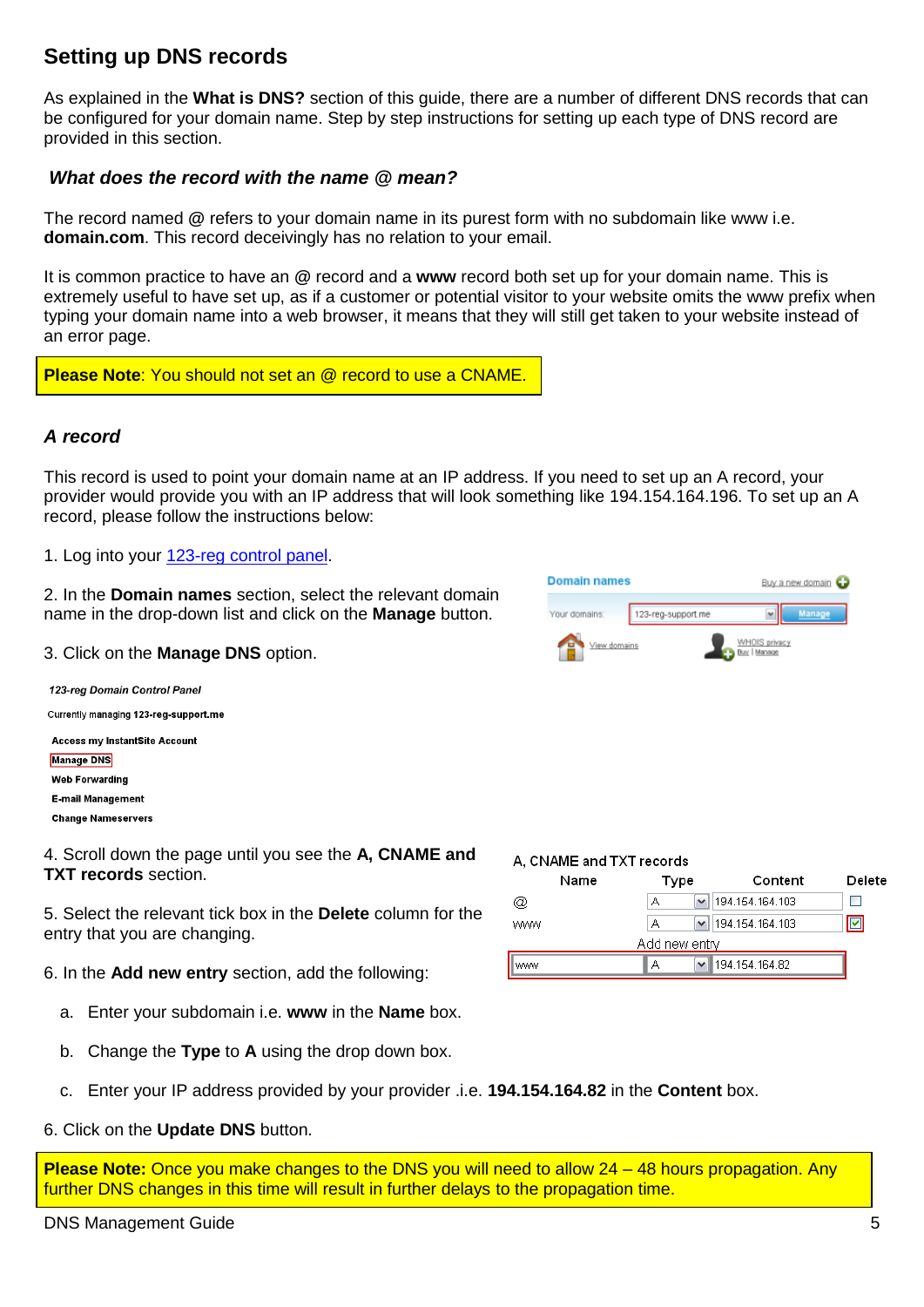#### *CNAME record*

If you need to set up a CNAME record, your provider would provide you with a URL address that will look something like **web.me.com**. To set up a CNAME record, please follow the instructions below:

1. Log into your [123-reg control panel.](https://www.123-reg.co.uk/secure/)

2. In the **Domain names** section, select the relevant domain name in the drop-down list and click on the **Manage** button.

| <b>Domain names</b> |                    | Buy a new domain (            |
|---------------------|--------------------|-------------------------------|
| Your domains:       | 123-reg-support.me | $\checkmark$<br>Manage        |
| View domains        |                    | WHOIS privacy<br>Buy   Manage |

#### 3. Click on the **Manage DNS** option.

| 123-rea Domain Control Panel          |
|---------------------------------------|
| Currently managing 123-reg-support.me |
| <b>Access my InstantSite Account</b>  |
| Manage DNS                            |
| <b>Web Forwarding</b>                 |
| <b>E-mail Management</b>              |
| <b>Change Nameservers</b>             |
|                                       |

4. Scroll down the page until you see the **A, CNAME and TXT records** section.

| A, CNAME and TXT records |                            |                 |        |
|--------------------------|----------------------------|-----------------|--------|
| Name                     | Type                       | Content         | Delete |
| @                        | А<br>v                     | 194.154.164.103 |        |
| <b>WWW</b>               | v<br>А                     | 194.154.164.103 | ٧      |
|                          | Add new entry              |                 |        |
| www                      | <br>$\checkmark$<br>д<br>\ | web.me.com.     |        |
|                          | А<br>CNAME                 |                 |        |
|                          | тхт                        |                 |        |

5. Select the relevant tick box in the **Delete** column for the entry that you are changing.

6. In the **Add new entry** section, add the following:

- a. Enter your subdomain i.e. **www** in the **Name** box.
- b. Change the **Type** to **CNAME** using the drop down box.
- c. Enter your **CNAME URL** provided by your provider i.e. **web.me.com** in the **Content** box**.**

**Important:** CNAME records must be terminated with a full stop or they will not work correctly.

6. Click on the **Update DNS** button.

**Please Note:** Once you make changes to the DNS you will need to allow 24 – 48 hours propagation. Any further DNS changes in this time will result in further delays to the propagation time.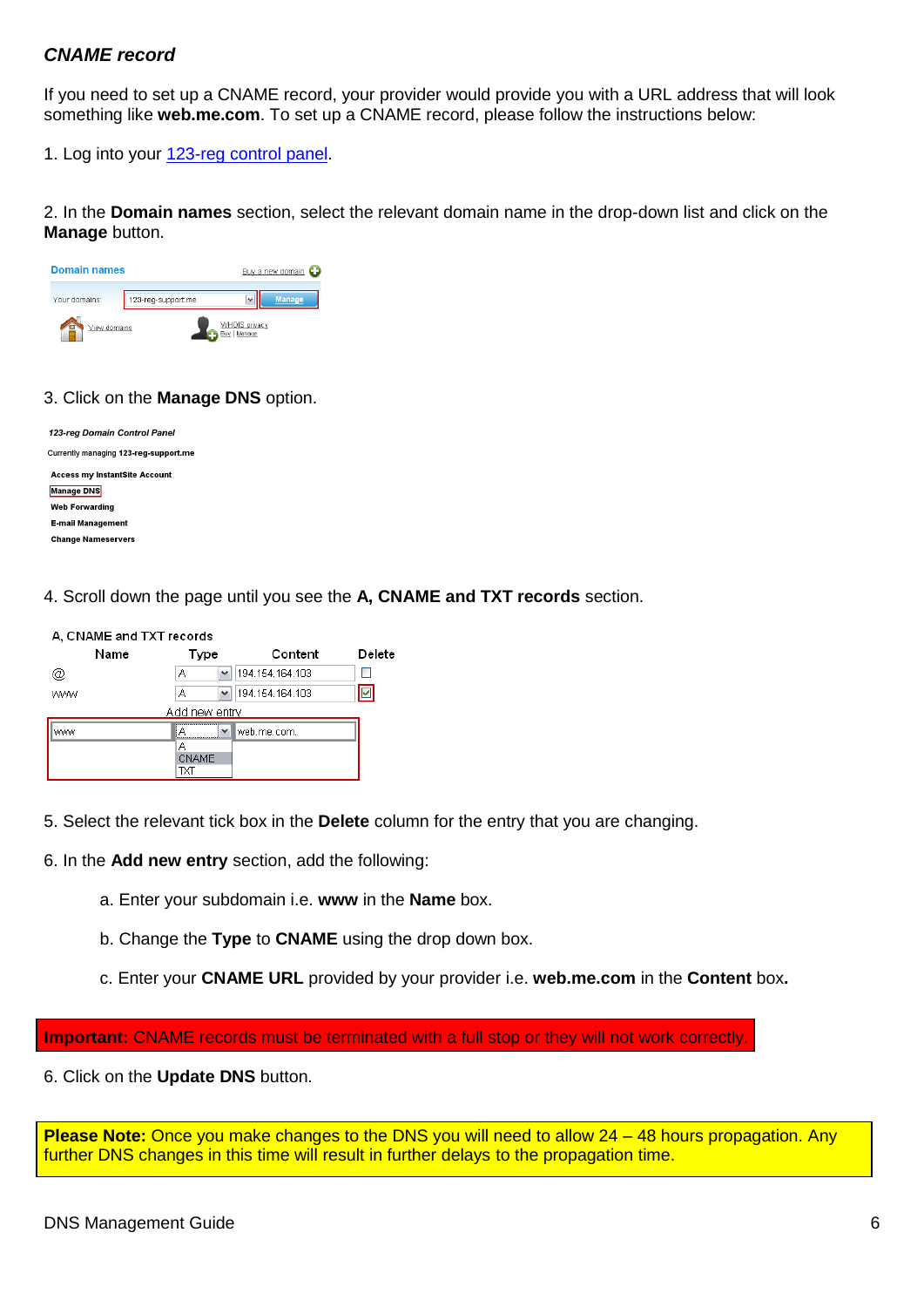#### *TXT record*

The TXT record is commonly used for SPF records, please see the **SPF record** section of this guide for instructions on how to set up an SPF record. This type of record can also used for tasks such as verifying your domain name with Google. To set up a TXT record, please follow the instructions below:

1. Log into your [123-reg control panel.](https://www.123-reg.co.uk/secure/)

2. In the **Domain names** section, select the relevant domain name in the drop-down list and click on the **Manage** button.



3. Click on the **Manage DNS** option, this will take you to the DNS management page.

| 123-reg Domain Control Panel          |
|---------------------------------------|
| Currently managing 123-reg-support.me |
| Access my InstantSite Account         |
| Manage DNS                            |
| Web Forwarding                        |
| E-mail Management                     |
| <b>Change Nameservers</b>             |
|                                       |

4. Scroll down the page until you see the **A, CNAME and TXT records** section.

| A, CNAME and TXT records |                   |                 |        |  |  |  |
|--------------------------|-------------------|-----------------|--------|--|--|--|
| Name                     | Type              | Content         | Delete |  |  |  |
| @                        | $\checkmark$<br>Α | 194.154.164.103 |        |  |  |  |
| www                      | v<br>А            | 194.154.164.103 |        |  |  |  |
| Add new entry            |                   |                 |        |  |  |  |
|                          | v<br>А            |                 |        |  |  |  |

- 5. Select the relevant tick box in the **Delete** column for the entry that you are changing.
- 6. In the **Add new entry** section, add the following:
	- a. Enter the name provided by your provider i.e. **google-site-verification** in the **Name** box.
	- b. Change the **Type** to **TXT** using the drop down box.
	- c. Enter your **TXT** record provided by your provider. i.e. **OukywfzupXroS95pePtXno** in the **Content** box.

| Add new entry            |                |                        |  |  |
|--------------------------|----------------|------------------------|--|--|
| google-site-verification | $\blacksquare$ | DukywfzupXroS95pePtXno |  |  |

7. Click on the **Update DNS** button.

**Please Note:** Once you make changes to the DNS you will need to allow 24 – 48 hours propagation. Any further DNS changes in this time will result in further delays to the propagation time.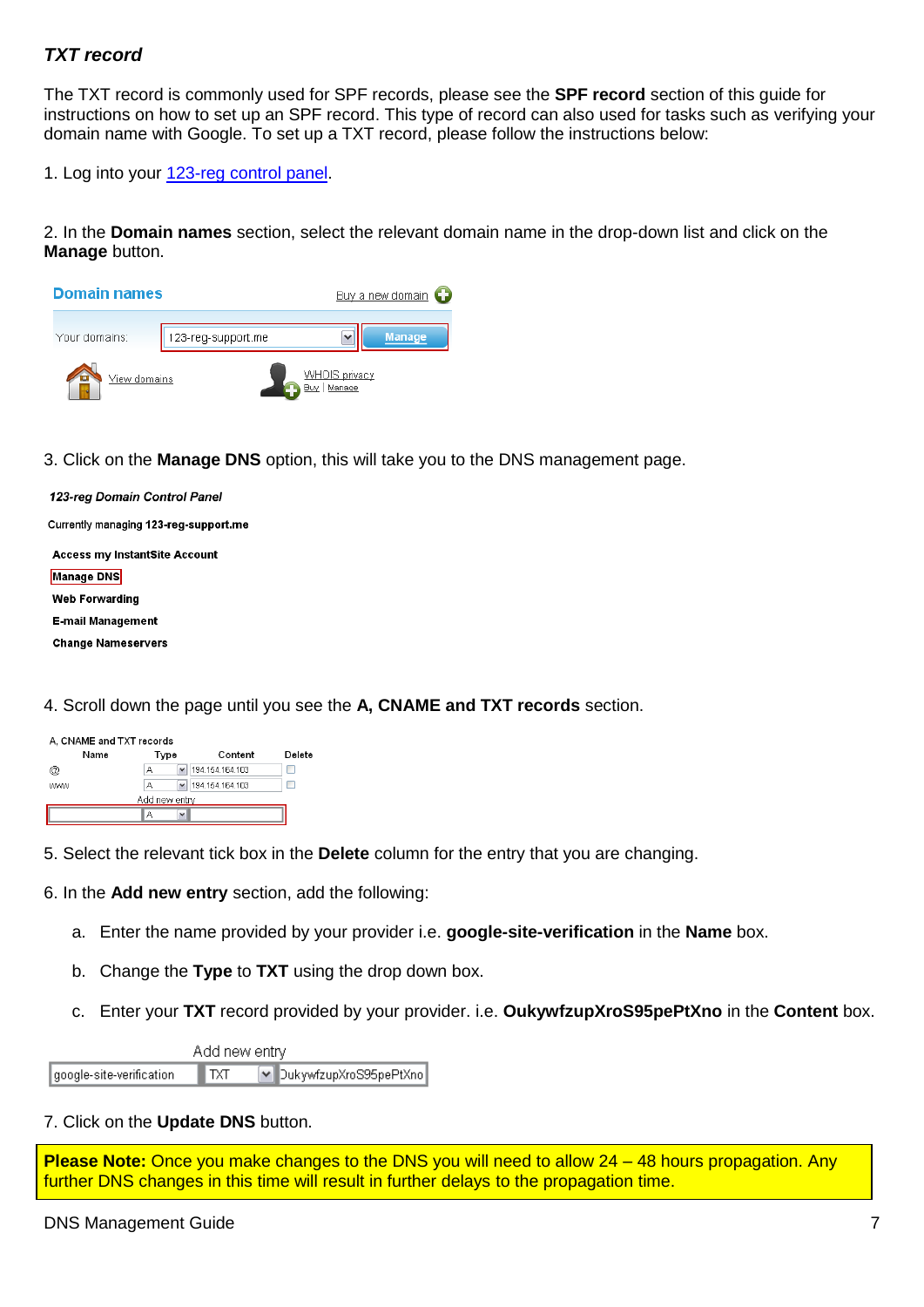#### *SPF record*

An SPF record is actually a specific type of TXT record. It is used to stop people receiving forged email. By adding an SPF record into your DNS configuration any mail servers receiving email, that is allegedly from you, will check that the email has come from a trusted source. The trusted sources are provided by the SPF record that you set up. To set up an SPF record, please follow the instructions below:

- a. Generate the record first this can be done at [http://www.openspf.org.](http://www.openspf.org/) Simply insert your domain name into the box provided, click on the **Go!** button and follow the instructions provided on screen.
- b. Once you have the record details, you will need to apply them to your domain name, please follow the instructions below:

**Deploying SPF Publishing SPF Records** Use our setup wizard to create SPF records for your domain example.com  $\sqrt{60}$ SPF Record Syntax - The SPF record syntax in detail Tools - SPF record testing tools. Common mistakes - Mistakes to avoid when publishing SPF records **Checking SPF** Implementations - Mail servers and clients that support SPF or can be<br>extended to do so. SPF libraries for various programming languages. Specifications - The SPF technical reference (RFC 4408) and its<br>predecessors. Please update your implementations! Test Suite - A test suite to help verify that an SPF implementation conforms to RFC 4408.

1. Log in to the [123-reg control panel.](https://www.123-reg.co.uk/secure/)

2. In the **Domain names** section, select the relevant domain name in the drop-down list and click on the **Manage** button.



#### 3. Click on the **Manage DNS** option.

| 123-reg Domain Control Panel          |
|---------------------------------------|
| Currently managing 123-reg-support.me |
| Access my InstantSite Account         |
| Manage DNS                            |
| <b>Web Forwarding</b>                 |
| E-mail Management                     |
| <b>Change Nameservers</b>             |
|                                       |

4. Scroll down the page until you see **A, CNAME and TXT records** section.

| A. CNAME and TXT records |      |  |                      |        |  |
|--------------------------|------|--|----------------------|--------|--|
| Name                     | Type |  | Content              | Delete |  |
| @                        | А    |  | 194.154.164.103      |        |  |
| WWW                      | А    |  | 194.154.164.103      |        |  |
| Add new entrv            |      |  |                      |        |  |
| 1@                       | TXT  |  | "v=spf1 mx ptr ~all" |        |  |

- 5. In the **Add new entry** section, add the following:
	- a. Enter an **@** symbol in the **Name** box.
	- b. Change the **Type** to **TXT** using the drop down box.
	- c. Enter your SPF record into the **Content** box.
- 6. Click on the **Update DNS** button.

**Please Note:** Once you make changes to the DNS you will need to allow 24 – 48 hours propagation. Any further DNS changes in this time will result in further delays in the propagation time.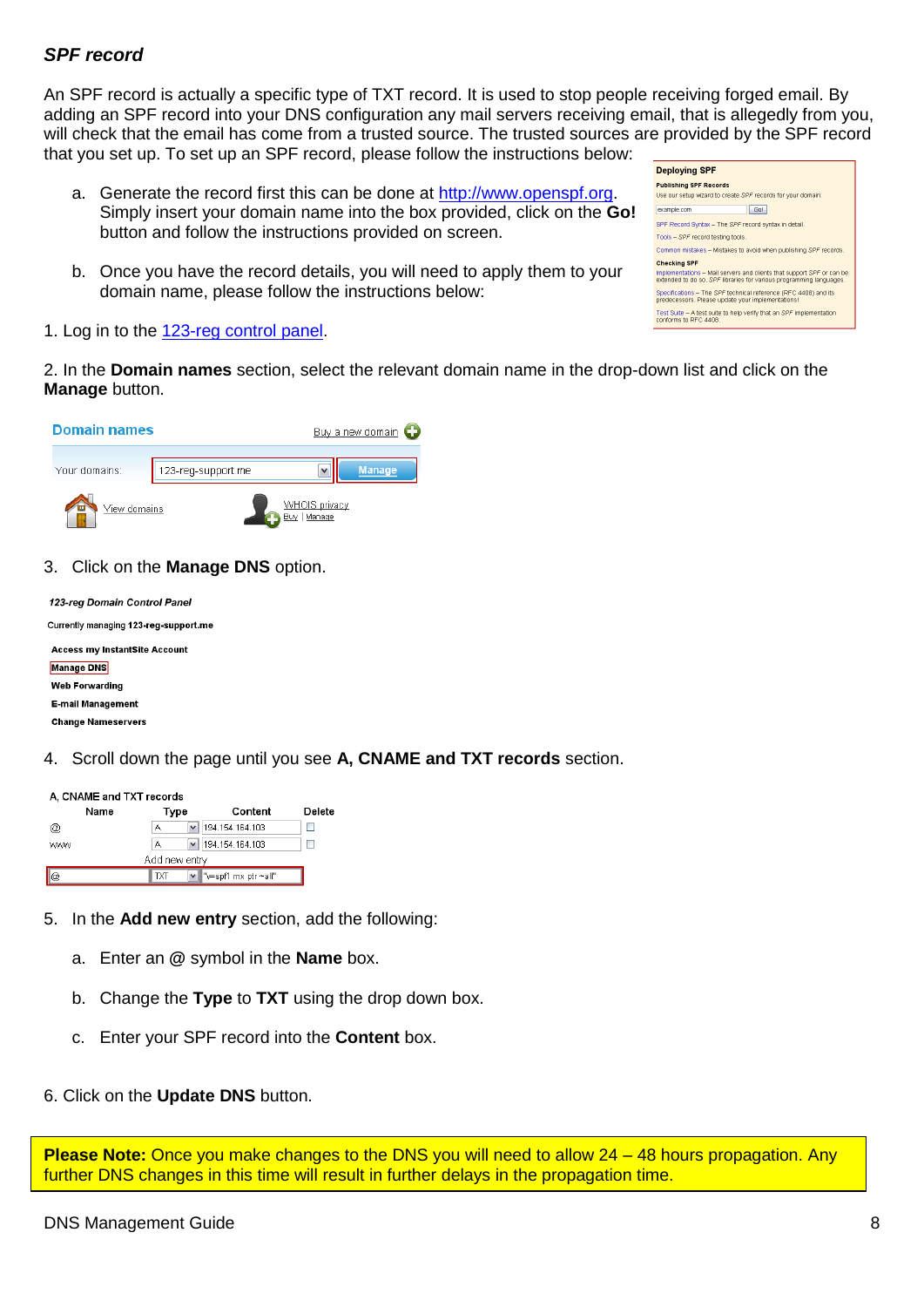#### *MX record*

This is used to specify which mail servers are responsible for a particular domain name. One special feature is priority numbers, which provide information to the querying mail server about which mail server should be used first. The next entry is tried only when the mail server with the highest priority is not available. To set up your MX records, please follow the instructions below:

1. Log into your [123-reg control panel.](https://www.123-reg.co.uk/secure/)

2. In the **Domain names** section, select the relevant domain name in the drop-down list and click on the **Manage** button.

| <b>Domain names</b>           |                    |  | Buy a new domain $\bigcirc$ |  |
|-------------------------------|--------------------|--|-----------------------------|--|
| Your domains:                 | 123-reg-support.me |  | <b>Manage</b>               |  |
| WHOIS privacy<br>View domains |                    |  |                             |  |

3. Click on the **Manage DNS** option.

123-reg Domain Control Panel

Currently managing 123-reg-support.me

**Access my InstantSite Account** 

**Manage DNS** 

**Web Forwarding** 

**E-mail Management** 

**Change Nameservers** 

4. Scroll down the page until you see the **MX Records** section.

| <b>MX Records</b> |                 |  |  |  |
|-------------------|-----------------|--|--|--|
|                   | Priority Deleto |  |  |  |
| 10                |                 |  |  |  |
| 20                |                 |  |  |  |
| Add New MX        |                 |  |  |  |
|                   |                 |  |  |  |
|                   |                 |  |  |  |

5. Select the relevant tick box in the **Delete** column for any mail servers you no longer require.

6. In the **Add new MX** section, add the following:

a. Enter the mail server for example the 123-reg mail servers are **mx0.123-reg.co.uk.** and **mx1.123 reg.co.uk.** in the **Name** box.

**Important:** MX records must be terminated with a full stop or they will not work correctly.

- b. Set the priority of the mail server, the lower number the higher the priority i.e. a priority 10 will override a priority 20.
- 7. Click on the **Update DNS** button.

**Please Note:** Once you make changes to the DNS you will need to allow 24 – 48 hours propagation. Any further DNS changes in this time will result in further delays in the propagation time.